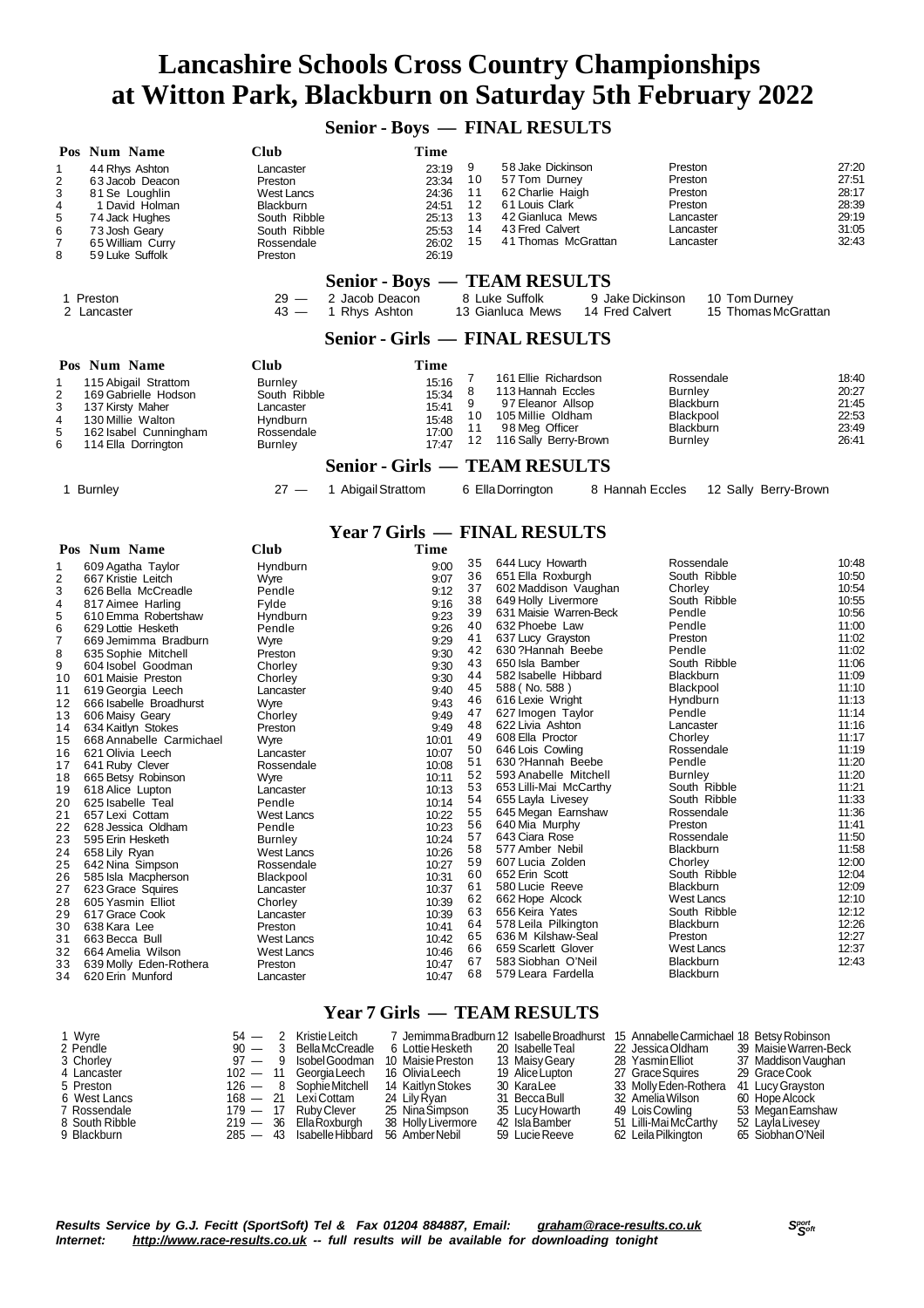**Year 7 Boys — FINAL RESULTS**

|                | Pos Num Name          | <b>Club</b>       | Time |    |                          |                   |       |
|----------------|-----------------------|-------------------|------|----|--------------------------|-------------------|-------|
| 1              | 673 Will Grundy       | Blackburn         | 8:27 | 34 | 830 Matthew Sharples     | Fylde             | 9:45  |
| 2              | 705 Archie Lorimer    | Hyndburn          | 8:35 | 35 | 740 Tom Mills            | Rossendale        | 9:46  |
| 3              | 767 Jack Senior       | Wyre              | 8:39 | 36 | 709 Gieseppe Vozzolla    | Hyndburn          | 9:50  |
| 4              | 745 Sam Ridgeway      | South Ribble      | 8:39 | 37 | 747 Harry Simpson        | South Ribble      | 9:52  |
| 5              | 706 Theo Robinson     | Hyndburn          | 8:39 | 38 | 716 Taylor Rushton       | Lancaster         | 9:52  |
| 6              | 752 Lucas Parkin      | South Ribble      | 8:55 | 39 | 723 Elliot Pickles       | Pendle            | 9:53  |
| $\overline{7}$ | 675 Liam Bennison     | <b>Blackburn</b>  | 8:57 | 40 | 674 George Fenton        | <b>Blackburn</b>  | 9:54  |
| 8              | 732 Hugh Smith        | Preston           | 8:59 | 41 | 256 Max Burge            | Preston           | 9:54  |
| 9              | 708 Will Davies       | <b>Hyndburn</b>   | 9:04 | 42 | 633 George Hargreaves    | Preston           | 9:55  |
| 10             | 700 Oliver Jones      | Chorley           | 9:04 | 43 | 764 Charlie Hall         | Wyre              | 9:55  |
| 11             | 699 Barney Meehan     | Chorley           | 9:08 | 44 | 749 Rory Southern        | South Ribble      | 9:56  |
| 12             | 746 Fletcher Suggett  | South Ribble      | 9:11 | 45 | 762 Zack Gallagher       | Wyre              | 9:56  |
| 13             | 737 Isaac Snape       | Rossendale        | 9:16 | 46 | 761 Freddie Butler       | Wyre              | 9:57  |
| 14             | 712 Daniel Juriansz   | Hyndburn          | 9:16 | 47 | 758 Andrew Wilson        | <b>West Lancs</b> | 9:57  |
| 15             | 677 Alfie Sargeson    | <b>Blackburn</b>  | 9:20 | 48 | 756 Josh Atkinson        | <b>West Lancs</b> | 9:59  |
| 16             | 735 Lucas Cooke       | Preston           | 9:21 | 49 | 679 Liam Simm            | Blackburn         | 10:01 |
| 17             | 718 Joe Craif         | Lancaster         | 9:23 | 50 | 722 Tom Finnan           | Pendle            | 10:04 |
| 18             | 751 Oliver Bamber     | South Ribble      | 9:24 | 51 | 678 Isaac Davies         | <b>Blackburn</b>  | 10:07 |
| 19             | 754 Harry Marsh       | <b>West Lancs</b> | 9:25 | 52 | 721 Oliver Stansfield    | Pendle            | 10:09 |
| 20             | 768 Logan Warburton   | Wyre              | 9:26 | 53 | 725 L'jay Alexander      | Pendle            | 10:10 |
| 21             | 697 Henry Ball        | Chorley           | 9:27 | 54 | 726 Finn Macmahon        | Pendle            | 10:11 |
| 22             | 730 Lewis Nelson      | Preston           | 9:29 | 55 | 724 Oscar Clayton        | Pendle            | 10:15 |
| 23             | 757 Harley Rawlinson  | <b>West Lancs</b> | 9:34 | 56 | 728 Jack McFadyen        | Pendle            | 10:17 |
| 24             | 759 Matthew Beswick   | <b>West Lancs</b> | 9:36 | 57 | 729 S Daniel-Theodorescu | Preston           | 10:19 |
| 25             | 680 Ben Laycock       | <b>Blackburn</b>  | 9:37 | 58 | 831 Leo Hornby           | Fylde             | 10:19 |
| 26             | 739 Zack Nuttall      | Rossendale        | 9:37 | 59 | 765 Ewan Leitch          | Wyre              | 10:22 |
| 27             | 703 Francis Crossland | Chorley           | 9:38 | 60 | 717 Ted Newton           | Lancaster         | 10:28 |
| 28             | 714 Edward Shawcross  | Lancaster         | 9:38 | 61 | 734 Szymon Balecki       | Preston           | 10:48 |
| 29             | 738 Alfie Dewhurst    | Rossendale        | 9:39 | 62 | 690 Ben Mayhew           | Burnley           | 10:48 |
| 30             | 731 Daniel Ferreira   | Preston           | 9:39 | 63 | 832 Casey Hornby         | Fylde             | 10:49 |
| 31             | 755 Harry Davidson    | <b>West Lancs</b> | 9:39 | 64 | 736 George Rowe          | Preston           | 10:52 |
| 32             | 748 Tom Chesworth     | South Ribble      | 9:40 | 65 | 711 Jude Sargesson       | Hyndburn          | 10:54 |
| 33             | 710 Will Guilfoyle    | Hyndburn          | 9:42 | 66 | 733 Dennis Wilcok        | Preston           | 10:56 |
|                |                       |                   |      |    |                          |                   |       |

#### **Year 7 Boys — TEAM RESULTS**

| 1 Hyndburn     |            | $63 - 2$ Archie Lorimer | 5 Theo Robinson     | 9 Will Davies        | 14 Daniel Juriansz | 33 Will Guilfoyle |
|----------------|------------|-------------------------|---------------------|----------------------|--------------------|-------------------|
| 2 South Ribble | $72 - 4$   | Sam Ridgeway            | 6 Lucas Parkin      | 12 Fletcher Suggett  | 18 Oliver Bamber   | 32 Tom Chesworth  |
| 3 Blackburn    | $88 - 1$   | Will Grundv             | 7 Liam Bennison     | 15 Alfie Sargeson    | 25 Ben Lavcock     | 40 George Fenton  |
| 4 Preston      | $117 - 8$  | Hugh Smith              | 16 Lucas Cooke      | 22 Lewis Nelson      | 30 Daniel Ferreira | 41 Max Burge      |
| 5 West Lancs   | $144 - 19$ | Harry Marsh             | 23 Harley Rawlinson | 24 Matthew Beswick   | 31 Harry Davidson  | 47 Andrew Wilson  |
| 6 Wyre         |            | 157 — 3 Jack Senior     | 20 Logan Warburton  | 43 Charlie Hall      | 45 Zack Gallagher  | 46 Freddie Butler |
| 7 Pendle       | $248 - 39$ | Elliot Pickles          | 50 Tom Finnan       | 52 Oliver Stansfield | 53 L'iay Alexander | 54 Finn Macmahon  |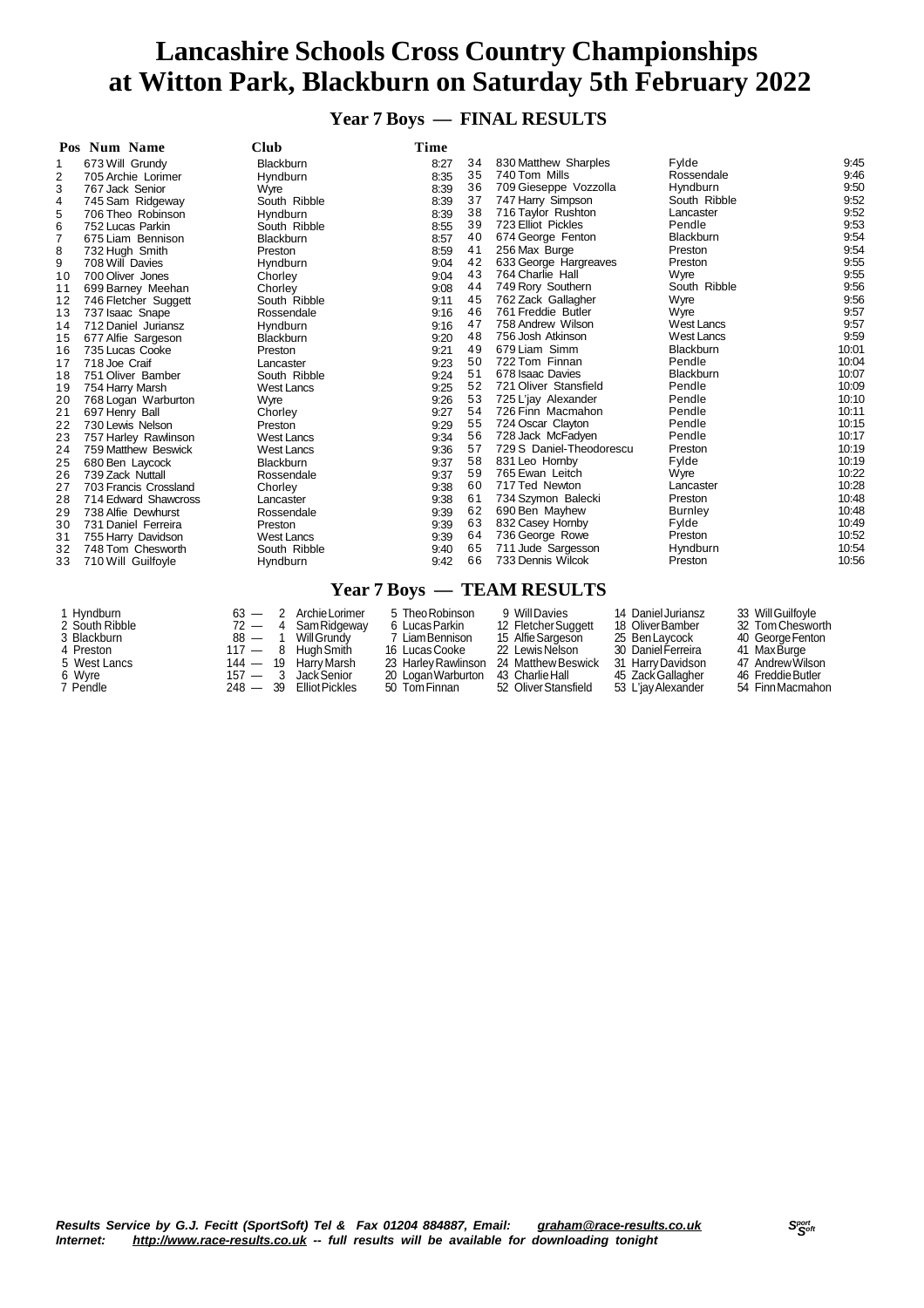### **Junior Girls — FINAL RESULTS**

| Pos Num Name                                                                                                                                                                                                                                                                                                                                                                                                                                                                                                                                                                                                                                                                                                                                                                                                                                                                | Club                                                                                                                                                                                                                                                                                                                                                                                                                                                                       | Time                                                                                                                                                                                                                                                                                                                                                                                                                                                                                                |                                                                                                                                                                                                                                                                                                                                                                                                                                                                                                                                                                                                                                                                                                                                |                                                                                                                                                                                                                                                                                                                                                                                                                                      |                                                                                                                                                                                                                                                                                                          |
|-----------------------------------------------------------------------------------------------------------------------------------------------------------------------------------------------------------------------------------------------------------------------------------------------------------------------------------------------------------------------------------------------------------------------------------------------------------------------------------------------------------------------------------------------------------------------------------------------------------------------------------------------------------------------------------------------------------------------------------------------------------------------------------------------------------------------------------------------------------------------------|----------------------------------------------------------------------------------------------------------------------------------------------------------------------------------------------------------------------------------------------------------------------------------------------------------------------------------------------------------------------------------------------------------------------------------------------------------------------------|-----------------------------------------------------------------------------------------------------------------------------------------------------------------------------------------------------------------------------------------------------------------------------------------------------------------------------------------------------------------------------------------------------------------------------------------------------------------------------------------------------|--------------------------------------------------------------------------------------------------------------------------------------------------------------------------------------------------------------------------------------------------------------------------------------------------------------------------------------------------------------------------------------------------------------------------------------------------------------------------------------------------------------------------------------------------------------------------------------------------------------------------------------------------------------------------------------------------------------------------------|--------------------------------------------------------------------------------------------------------------------------------------------------------------------------------------------------------------------------------------------------------------------------------------------------------------------------------------------------------------------------------------------------------------------------------------|----------------------------------------------------------------------------------------------------------------------------------------------------------------------------------------------------------------------------------------------------------------------------------------------------------|
| 255 Ava Jones<br>1<br>2<br>226 Charlotte Robertshaw<br>3<br>239 Anna Nicholson<br>209 Eliena Lusty<br>4<br>5<br>240 Erin Gillan<br>6<br>229 Lottie Smith<br>7<br>273 Sarah Yates<br>8<br>283 Gracie Scott<br>9<br>227 Ayesha Vose<br>259 Tilly Duffy<br>10<br>265 Lois Bowl<br>11<br>12<br>266 Charlotte Fry<br>464 Anna Pilling<br>13<br>193 Hannah Davies<br>14<br>15<br>285 Ella Leonard<br>281 Annie Dickinson<br>16<br>17<br>211 Phoebe Jackson<br>18<br>269 Naomi Salt<br>19<br>233 Freya Lucas<br>20<br>196 Lily Green<br>21<br>261 Evie Hargreaves<br>22<br>250 Natasha Cooke<br>23<br>199 Emily Smith<br>24<br>276 Nour Kholeif<br>25<br>241 Lily Clayton<br>26<br>220 Katie Poole<br>27<br>194 Isabel Pacelli<br>28<br>228 Tamzin Osborne<br>29<br>234 Isabel Sanderson<br>30<br>217 Caitlin Hodgson<br>31<br>210 Georgia Tregay<br>32<br>274 Kady Hall<br>1 Wyre | Preston<br>Hyndburn<br>Lancaster<br><b>Burnley</b><br>Lancaster<br>Hyndburn<br><b>West Lancs</b><br>Wyre<br>Hyndburn<br>Rossendale<br>South Ribble<br>South Ribble<br>Wyre<br>Blackburn<br>Wyre<br>Wyre<br><b>Burnley</b><br>South Ribble<br>Lancaster<br>Blackburn<br>Rossendale<br>Preston<br>Blackburn<br><b>West Lancs</b><br>Pendle<br>Chorley<br>Blackburn<br>Hyndburn<br>Lancaster<br>Chorley<br><b>Burnley</b><br><b>West Lancs</b><br>$93 -$<br>Gracie Scott<br>8 | 15:36<br>33<br>15:38<br>34<br>15:39<br>35<br>15:40<br>36<br>15:41<br>37<br>15:49<br>38<br>15:58<br>39<br>16:02<br>40<br>16:09<br>41<br>16:19<br>16:34<br>43<br>16:36<br>44<br>16:39<br>45<br>16:43<br>46<br>16:50<br>47<br>16:51<br>48<br>16:53<br>49<br>17:03<br>50<br>17:06<br>51<br>17:07<br>52<br>17:08<br>53<br>17:09<br>54<br>17:13<br>55<br>17:15<br>56<br>17:18<br>57<br>17:22<br>58<br>17:30<br>59<br>17:33<br>60<br>17:36<br>61<br>17:39<br>62<br>17:40<br>63<br>17:43<br>13 Anna Pilling | 212 Erika Corns<br>258 Elsie Haygarth<br>222 Isabelle Wilkinson<br>195 Holly Beswick<br>253 Katie Parker<br>251 Holly Moffatt<br>277 Sophie Pilkington<br>246 Lexi Allen<br>284 Maddison Croft<br>42 223 Emma Horridge<br>237 Sophie Robinson<br>221 Ellie Wilding<br>219 Isobel Dyson<br>432 Daisy Potts<br>790 Sophia Murray<br>244 Ruby Terry<br>270 Phoebe Meskell<br>197 Olivia Fox-Owen<br>262 Katie Mills<br>235 Taliah Young<br>218 Frances Birch<br>216 (No. 216)<br>252 Hannah Wilcock<br>231 Phoebe Warburton<br>272 Emily Wilson<br>213 Ava Schofield<br>230 Megan Baines<br>282 Abby Johnson<br>267 Anna Scott<br>238 Holly Armer<br>271 Maisie Shattock<br><b>Junior Girls - TEAM RESULTS</b><br>15 Ella Leonard | <b>Burnley</b><br>Rossendale<br>Chorley<br>Blackburn<br>Preston<br>Preston<br><b>West Lancs</b><br>Pendle<br>Wyre<br>Chorley<br>Lancaster<br>Chorley<br>Chorley<br>Lancaster<br>Fylde<br>Pendle<br>South Ribble<br>Blackburn<br>Rossendale<br>Lancaster<br>Chorley<br><b>Burnley</b><br>Preston<br>Hyndburn<br>South Ribble<br><b>Burnley</b><br>Hyndburn<br>Wyre<br>South Ribble<br>Lancaster<br>South Ribble<br>16 Annie Dickinson | 17:46<br>17:48<br>17:53<br>18:01<br>18:02<br>18:10<br>18:11<br>18:15<br>18:16<br>18:18<br>18:22<br>18:23<br>18:28<br>18:29<br>18:29<br>18:30<br>18:31<br>18:32<br>18:33<br>18:34<br>18:39<br>18:48<br>18:49<br>18:52<br>18:55<br>18:56<br>18:57<br>19:01<br>19:13<br>19:29<br>19:35<br>41 Maddison Croft |
| 2 Lancaster<br>3 Hyndburn<br>4 Blackburn<br>5 Burnley<br>6 South Ribble<br>7 Preston<br>8 Chorley                                                                                                                                                                                                                                                                                                                                                                                                                                                                                                                                                                                                                                                                                                                                                                           | $99 -$<br>3<br>Anna Nicholson<br>2 Charlotte Robertshaw 6<br>$101 -$<br>Phoebe Warburton<br>$120 -$<br>14 Hannah Davies<br>$139 -$<br>4<br><b>Eliena Lusty</b><br>$147 - 11$<br>Lois Bowl<br>$153 -$<br>$\overline{1}$<br>Ava Jones<br>$177 - 26$<br>Katie Poole                                                                                                                                                                                                           | 5 Erin Gillan<br>Lottie Smith 9<br>20 Lily Green<br>17 Phoebe Jackson<br>12 Charlotte Fry<br>22 Natasha Cooke<br>30 Caitlin Hodgson                                                                                                                                                                                                                                                                                                                                                                 | 19 Freya Lucas<br>Ayesha Vose 28<br>23 Emily Smith<br>31 Georgia Tregay<br>18 Naomi Salt<br>37 Katie Parker<br>35 Isabelle Wilkinson<br>Inter Boys — FINAL RESULTS                                                                                                                                                                                                                                                                                                                                                                                                                                                                                                                                                             | 29 Isabel Sanderson<br>Tamzin Osborne 56<br>27 Isabel Pacelli<br>33 Erika Corns<br>49 Phoebe Meskell<br>38 Holly Moffatt<br>42 Emma Horridge                                                                                                                                                                                                                                                                                         | 43 Sophie Robinson<br>36 Holly Beswick<br>54 (216)<br>57 Emily Wilson<br>55 Hannah Wilcock<br>44 Ellie Wilding                                                                                                                                                                                           |
| Pos Num Name                                                                                                                                                                                                                                                                                                                                                                                                                                                                                                                                                                                                                                                                                                                                                                                                                                                                | Club                                                                                                                                                                                                                                                                                                                                                                                                                                                                       | Time                                                                                                                                                                                                                                                                                                                                                                                                                                                                                                |                                                                                                                                                                                                                                                                                                                                                                                                                                                                                                                                                                                                                                                                                                                                | <b>NO TIMES TAKEN</b>                                                                                                                                                                                                                                                                                                                                                                                                                |                                                                                                                                                                                                                                                                                                          |
| 533 Will Walker<br>1<br>2<br>545 Joe Ormerod<br>3<br>527 Fabian Schiller<br>4<br>506 Benjamin Hall<br>5<br>553 Jenson Warren<br>6<br>546 Dexta Thompson<br>7<br>509 Marcus Thomasson<br>8<br>561 Will Lloyd<br>572 Tom Bowman<br>9<br>562 Monty Barr<br>10<br>555 Daniel Smith<br>11<br>541 George Rainford<br>12<br>505 Tom Murphy<br>13<br>563 James Read<br>14<br>481 Jack Paget-Fowler<br>15<br>521 John Bardsley<br>16<br>554 Alex Glew<br>17<br>507 Jack Lamb<br>18<br>19<br>532 Ben Stratton<br>20<br>508 Isaac Dickinson                                                                                                                                                                                                                                                                                                                                            | Pendle<br>Rossendale<br>Lancaster<br>Chorley<br>South Ribble<br>Rossendale<br>Chorley<br>West Lancs<br>Wyre<br><b>West Lancs</b><br>South Ribble<br>Preston<br>Chorley<br>West Lancs<br>Blackburn<br>Lancaster<br>South Ribble<br>Chorley<br>Pendle<br>Chorley                                                                                                                                                                                                             | 23<br>24<br>25<br>26<br>27<br>28<br>29<br>30<br>31<br>32<br>33<br>34<br>35<br>36<br>37<br>38<br>39<br>40<br>41<br>42                                                                                                                                                                                                                                                                                                                                                                                | 526 Micah Walmsley<br>483 Codie Dewhurst<br>569 Rafael Eaton<br>539 Sam Bains<br>809 Ben Winnermore<br>565 Jack Wignall<br>523 Bertie Ellison<br>814 Oliver Thompson<br>482 Joel Duncan<br>522 Will Statham<br>538 Oliver Wilcock<br>511 Freddie Edwards<br>568 Oliver Farrer<br>549 Huey Preece<br>516 Reuben Trutur<br>810 Jake Rodwell<br>64 Joseph Higham<br>510 Michael Angiin<br>531 B Mortimer-Maguire<br>559 Ben Chesworth                                                                                                                                                                                                                                                                                             | Lancaster<br>Blackburn<br>Wyre<br>Preston<br>Fylde<br><b>West Lancs</b><br>Lancaster<br>Fylde<br><b>Blackburn</b><br>Lancaster<br>Preston<br>Chorley<br><b>West Lancs</b><br>Rossendale<br>Hyndburn<br>Fylde<br>Preston<br>Chorley<br>Pendle<br>South Ribble                                                                                                                                                                         |                                                                                                                                                                                                                                                                                                          |

### **Inter Boys — TEAM RESULTS**

 488 Lewis Warner-Jones Blackburn 530 Jason Zhou Pendle

| 1 Chorley    |  | 4 Beniamin Hall         | ′Marcus Thomasson13 Tom Murphy |                   | 18 Jack Lamb      | 20 Isaac Dickinson |
|--------------|--|-------------------------|--------------------------------|-------------------|-------------------|--------------------|
| 2 West Lancs |  | $95 - 8$ Will Llovd     | 10 Monty Barr                  | 14 James Read     | 28 Jack Wignall   | 35 Oliver Farrer   |
| 3 Lancaster  |  | 103 - 3 Fabian Schiller | 16 John Bardslev               | 23 Micah Walmslev | 29 Bertie Ellison | 32 Will Statham    |

520 Finlay Hall Hyndburn 22 512 James Kirkpatrick Chorley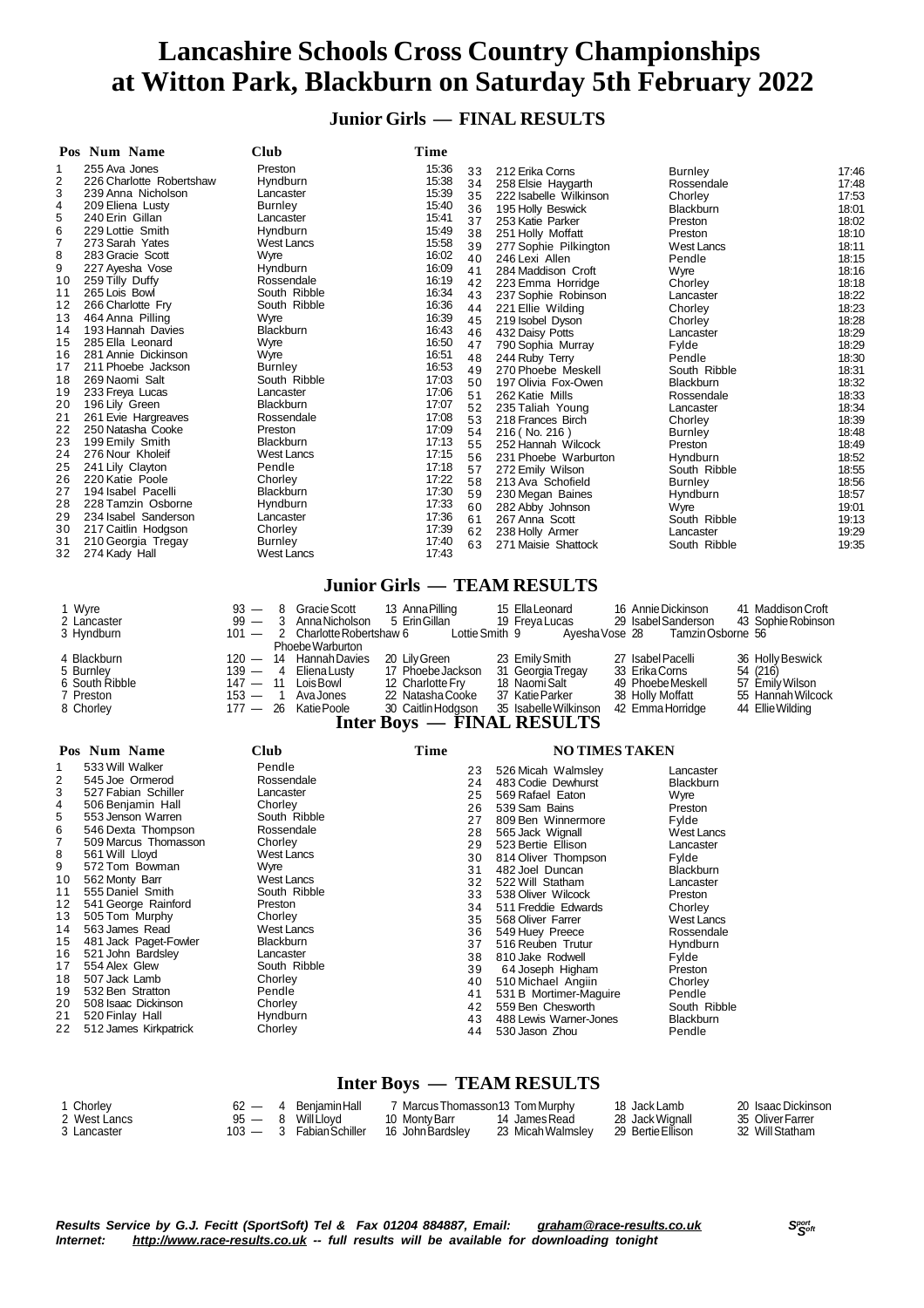## **Lancashire Schools Cross Country Championships at Witton Park, Blackburn on Saturday 5th February 2022 Inter Girls — FINAL RESULTS**

|                | Pos Num Name                        | <b>Club</b>                 | Time           |          |                                      |                        |                |
|----------------|-------------------------------------|-----------------------------|----------------|----------|--------------------------------------|------------------------|----------------|
|                | 437 Isabel Holt                     | Pendle                      | 16:12          | 32       | ???<br>$\Omega$                      | ???                    | 19:25          |
| 2              | 438 Eve Hartley                     | Pendle                      | 16:34          | 33       | 425 Cate Matthew                     | Lancaster              | 19:25          |
| 3              | 808 Maddie Betmead                  | Fylde                       | 16:50          | 34       | 393 Betty Kershaw                    | Blackpool              | 19:41          |
| 4              | 444 Grace Raynor                    | Preston                     | 16:54          | 35       | 422 Lily Chapman                     | Hyndburn               | 19:45          |
| 5              | 417 Sienna Smith                    | Hyndburn                    | 16:56          | 36       | 806 Kate Cookson                     | Fylde                  | 19:49          |
| 6              | 411 Libby Rickerby                  | Chorley                     | 17:01          | 37       | 471 Niamh Wilson                     | <b>West Lancs</b>      | 19:54          |
| $\overline{7}$ | 409 Charlotte Wilkinson             | Chorley                     | 17:30          | 38       | 441 Alicia Tomlinson                 | Preston                | 20:12          |
| 8              | 394 Grace Blincow                   | Blackpool                   | 17:36          | 39       | 412 Keira Booth                      | Chorley                | 20:28          |
| 9              | 465 Suzie Owens                     | <b>West Lancs</b>           | 17:42          | 40       | 388 Eadie Beswick                    | <b>Blackburn</b>       | 20:35          |
| 10             | 410 Megan Leigh                     | Chorley                     | 17:46          | 41       | 476 Louisa Bradburn                  | Wyre                   | 20:41          |
| 11             | 457 Poppy Watson                    | South Ribble                | 17:47          | 42<br>43 | 424 Mia Pritchett                    | Hyndburn               | 20:44<br>20:46 |
| 12             | 468 Megan Lloyd                     | <b>West Lancs</b>           | 17:57          |          | 420 Ruth Harbord<br>449 Louisa Blake | Hyndburn<br>Rossendale | 21:05          |
| 13             | 418 Helena White                    | Hyndburn                    | 17:59          | 44<br>45 | 470 Martha Rimmer                    | <b>West Lancs</b>      | 21:16          |
| 14             | 474 Sophie Livingstone              | Wyre                        | 18:00          | 46       | 427 Kaitlyn Entwisle                 | Lancaster              | 21:33          |
| 15             | 466 Anna Yates                      | <b>West Lancs</b>           | 18:07          | 47       | 392 Grace Berry                      | <b>Blackburn</b>       | 21:36          |
| 16             | 469 Milly Leigh                     | <b>West Lancs</b>           | 18:09          | 48       | 386 Kara Dacosta                     | <b>Blackburn</b>       | 21:37          |
| 17             | 419 Keira Huxton                    | Hyndburn                    | 18:11          | 49       | 389 Niamh Gater                      | Blackburn              | 21:52          |
| 18             | 445 Martha Raynor                   | Preston                     | 18:23          | 50       | 448 Louisa Stanley                   | Preston                | 22:08          |
| 19             | 475 Olivia Sellars                  | Wyre                        | 18:30          | 51       | 390 Holly Turner                     | <b>Blackburn</b>       | 22:16          |
| 20             | 414 Lola Robertson                  | Chorley                     | 18:34          | 52       | 537 Erin Kopyollowski                | Preston                | 22:18          |
| 21             | 385 Lara Ingram-Weston              | <b>Blackburn</b>            | 18:42          | 53       | 423 Alana Hulun                      | Hyndburn               | 22:24          |
| 22             | 428 Ruby Morgan                     | Lancaster                   | 18:58          | 54       | 443 Erin Blackburn                   | Preston                | 22:35          |
| 23             | 435 Gemma Kenniford                 | Pendle                      | 19:00          | 55       | 447 Kirstie Jackson                  | Preston                | 23:15          |
| 24             | 467 Grace Barr                      | <b>West Lancs</b>           | 19:02          | 56       | 446 Emma Jackson                     | Preston                | 23:16          |
| 25             | 433 Ciara Duffy                     | Pendle                      | 19:05          | 57       | 462 Phoebe Henderson                 | South Ribble           | 23:54          |
| 26             | 413 Ella Coles                      | Chorley                     | 19:11          | 58       | 401 Honey Hunter                     | <b>Burnley</b>         | 24:34          |
| 27             | 801 Hannah Culshaw                  | Fylde                       | 19:15<br>19:21 | 59       | 436 Tilly Hird                       | Pendle                 | 24:37          |
| 28             | 402 Freya Taylor                    | <b>Burnley</b>              | 19:22          | 60       | 434 Olivia Uttley                    | Pendle                 | 25:19          |
| 29<br>30       | 415 Safia Brophy<br>387 Eva Knowles | Chorley<br><b>Blackburn</b> | 19:24          | 61       | 460 Kathryn Ashcroft                 | South Ribble           | 25:47          |
| 31             | 426 Esther Ward                     | Lancaster                   | 19:24          |          |                                      |                        |                |
|                |                                     |                             |                |          |                                      |                        |                |

## **Inter Girls — TEAM RESULTS**

| 1 Chorley    | $69 -$    | - 6 | Libby Rickerby                 | 7 Charlotte Wilkinson 10 Megan Leigh |                     | 20 Lola Robertson | 26 Ella Coles        |
|--------------|-----------|-----|--------------------------------|--------------------------------------|---------------------|-------------------|----------------------|
| 2 West Lancs |           |     | 76 — 9 SuzieOwens              | 12 Megan Lloyd                       | 15 Anna Yates       | 16 Milly Leigh    | 24 Grace Barr        |
| 3 Pendle     | $109 - 1$ |     | Isabel Holt                    | 2 EveHartlev                         | 23 GemmaKenniford   | 25 Ciara Duffy    | 58 Tilly Hird        |
| 4 Hyndburn   |           |     | $110 - 5$ Sienna Smith         | 13 Helena White                      | 17 Keira Huxton     | 34 Lily Chapman   | 41 Mia Pritchett     |
| 5 Preston    |           |     | 159 - 4 Grace Raynor           | 18 Martha Ravnor                     | 37 Alicia Tomlinson | 49 Louisa Stanlev | 51 Erin Kopyollowski |
| 6 Blackburn  |           |     | 183 - 21 Lara Ingram-Weston 30 | Eva Knowles 39                       | EadieBeswick 46     | GraceBerry 47     |                      |
|              |           |     | Kara Dacosta                   |                                      |                     |                   |                      |